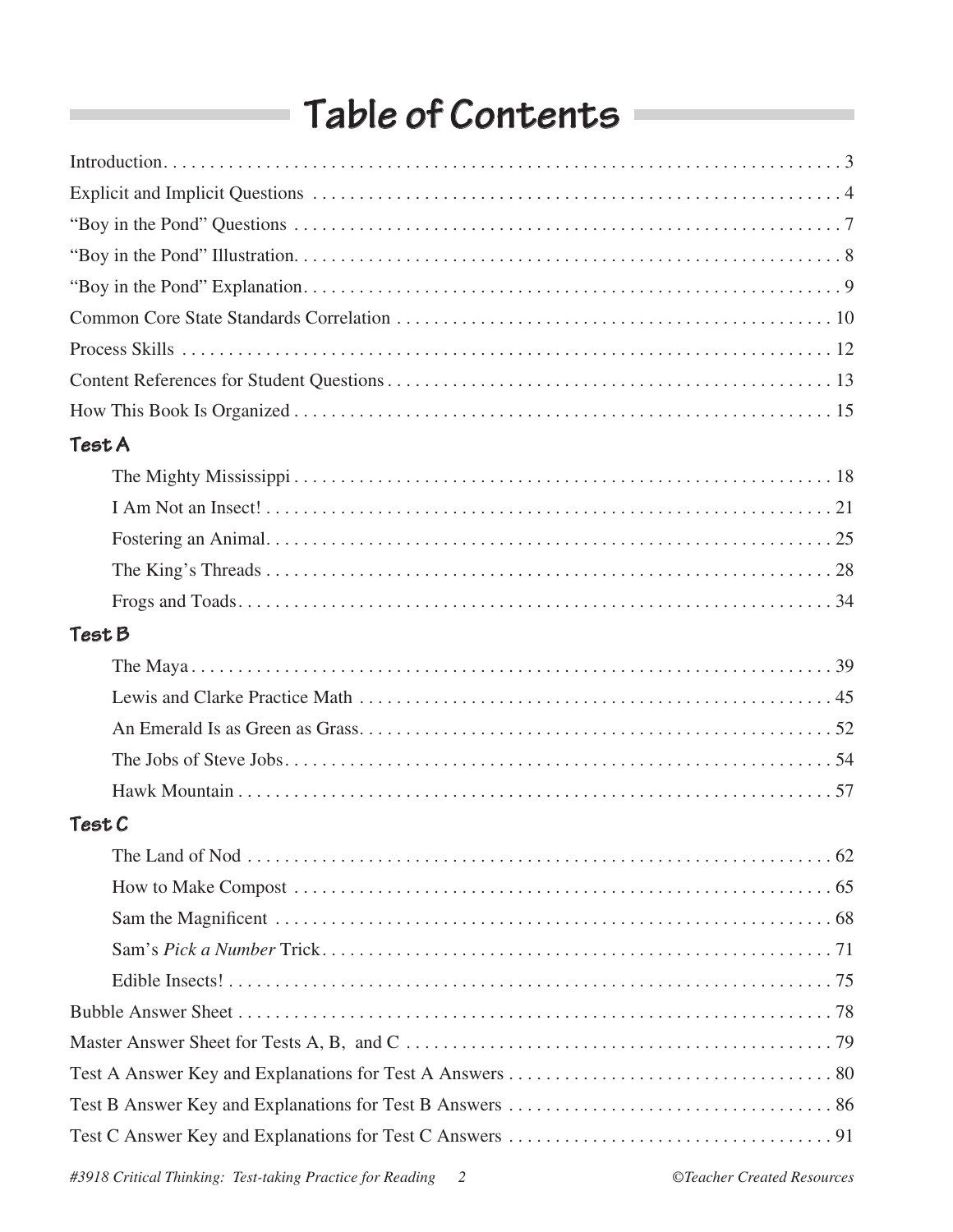# **Explicit and Implicit Questions** *(cont.)*

**Directions:** Look at the cartoon. What do you think will happen next? Is this an *explicit* or an *implicit* question? Explain.

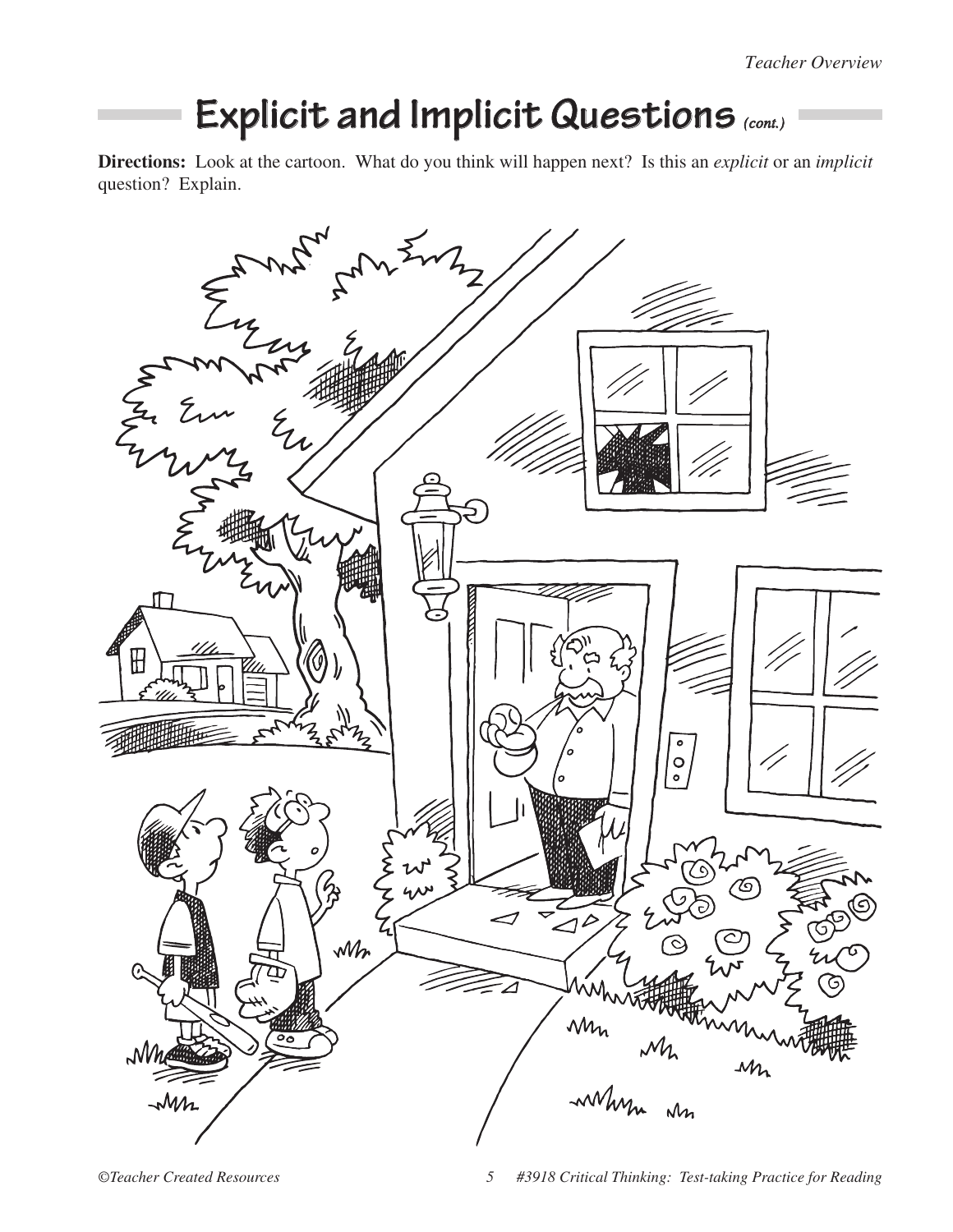#### **Common Core State Standards Correlation**

Each passage and question in *Critical Thinking: Test-taking Practice for Reading (Grade 5)* meets one or more of the following Common Core State Standards © Copyright 2010. National Governors Association Center for Best Practices and Council of Chief State School Officers. All rights reserved. For more information about these standards, go to *http://www.corestandards.org/* or *http:// teachercreated.com/standards.*

| <b>Reading: Literature</b>                                                                                                                                                                                                                | <b>Page Correlations</b>                                            |  |
|-------------------------------------------------------------------------------------------------------------------------------------------------------------------------------------------------------------------------------------------|---------------------------------------------------------------------|--|
| <b>Key Ideas and Details</b>                                                                                                                                                                                                              |                                                                     |  |
| <b>ELA.RL.5.1</b> Quote accurately from a text when explaining what the text says<br>explicitly and when drawing inferences from the text.                                                                                                | 21-24, 28-33, 45-51,<br>52-53, 62-64, 68-70                         |  |
| <b>ELA.RL.5.2</b> Determine a theme of a story, drama, or poem from details in the<br>text, including how characters in a story or drama respond to challenges or<br>how the speaker in a poem reflects upon a topic; summarize the text. | 21-24, 28-33, 45-51,<br>52-53, 62-64, 68-70                         |  |
| <b>ELA.RL.5.3</b> Compare and contrast two or more characters, settings, or<br>events in a story or drama, drawing on specific details in the text (e.g., how<br>characters interact).                                                    | 28-33, 45-51, 52-53,<br>68-70                                       |  |
| <b>Craft and Structure</b>                                                                                                                                                                                                                |                                                                     |  |
| <b>ELA.RL.5.4</b> Determine the meaning of words and phrases as they are used<br>in a text, including figurative language such as metaphors and similes.                                                                                  | 21-24, 28-33, 45-51,<br>52-53, 62-64                                |  |
| <b>ELA.RL.5.5</b> Explain how a series of chapters, scenes, or stanzas fits<br>together to provide the overall structure of a particular story, drama, or poem.                                                                           | 52-53, 62-64                                                        |  |
| <b>ELA.RL.5.6</b> Describe how a narrator's or speaker's point of view influences<br>how events are described.                                                                                                                            | 21-24, 45-51, 52-53,<br>62-64                                       |  |
| <b>Range of Reading and Level of Text Complexity</b>                                                                                                                                                                                      |                                                                     |  |
| <b>ELA.RL.5.10</b> By the end of the year, read and comprehend literature,<br>including stories, dramas, and poetry, at the high end of the grades 4-5 text<br>complexity band independently and proficiently.                            | All                                                                 |  |
| <b>Reading: Informational Text</b>                                                                                                                                                                                                        |                                                                     |  |
| <b>Key Ideas and Details</b>                                                                                                                                                                                                              |                                                                     |  |
| <b>ELA.RI.5.1</b> Quote accurately from a text when explaining what the text says<br>explicitly and when drawing inferences from the text.                                                                                                | 18-20, 25-27, 34-38,<br>39-44, 54-56, 57-61,<br>65-67, 71-74, 75-77 |  |
| <b>ELA.RI.5.2</b> Determine two or more main ideas of a text and explain how they<br>are supported by key details; summarize the text.                                                                                                    | 25-27, 34-38, 39-44,<br>54-56, 65-67, 71-74,<br>75-77               |  |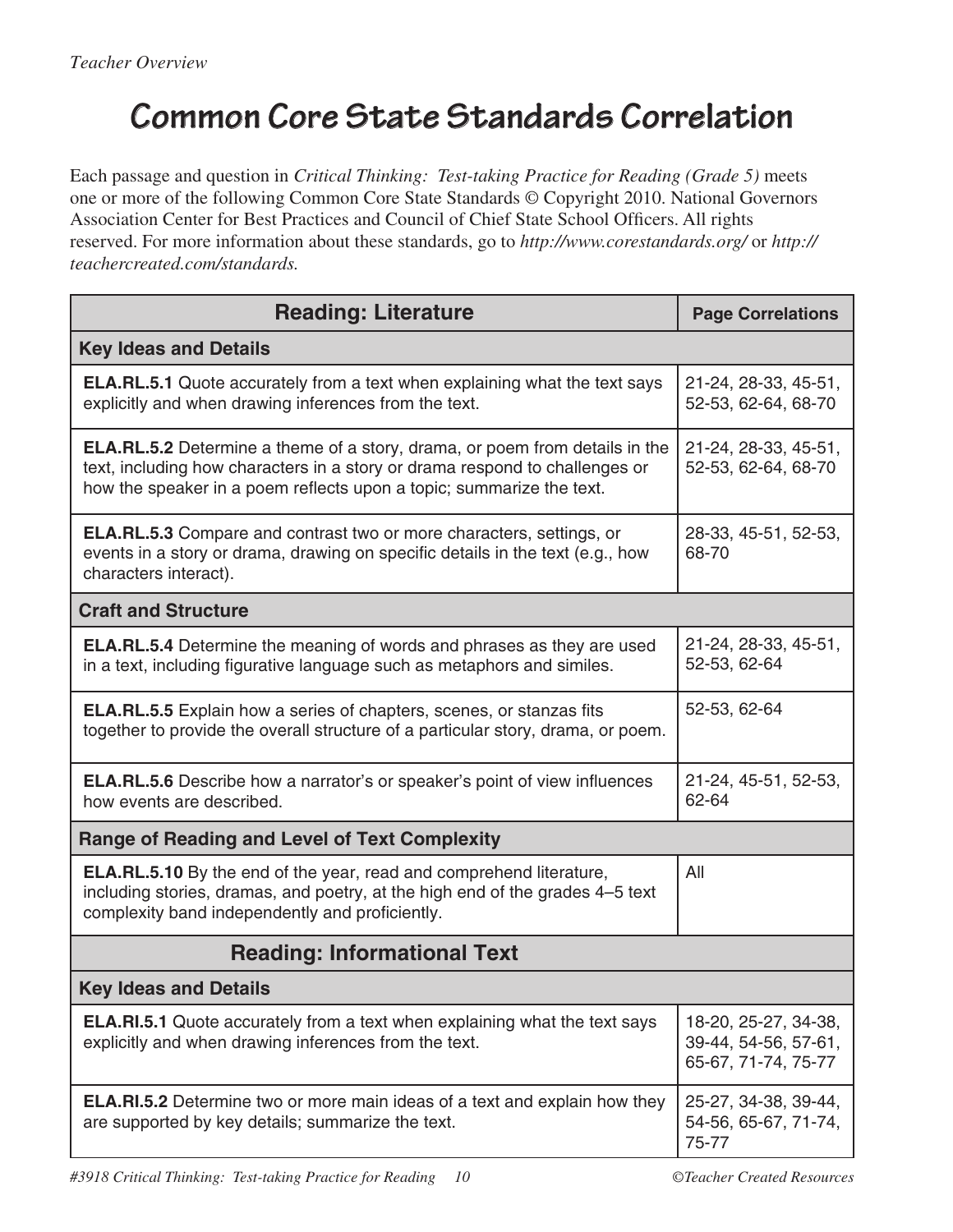#### **Common Core State Standards Correlation** *(cont.)*

| <b>Reading: Informational Text (cont.)</b>                                                                                                                                                                                 | <b>Page Correlations</b>                                     |  |
|----------------------------------------------------------------------------------------------------------------------------------------------------------------------------------------------------------------------------|--------------------------------------------------------------|--|
| <b>Key Ideas and Details (cont.)</b>                                                                                                                                                                                       |                                                              |  |
| ELA.RI.5.3 Explain the relationships or interactions between two or more<br>individuals, events, ideas, or concepts in a historical, scientific, or technical<br>text based on specific information in the text.           | 18-20, 34-38, 39-44,<br>54-56, 57-61, 65-67,<br>71-74, 75-77 |  |
| <b>Craft and Structure</b>                                                                                                                                                                                                 |                                                              |  |
| <b>ELA.RI.5.4</b> Determine the meaning of general academic and domain-specific<br>words and phrases in a text relevant to a grade 5 topic or subject area.                                                                | 18-20, 25-27, 34-38,<br>39-44, 57-61, 65-67,<br>71-74, 75-77 |  |
| <b>ELA.RI.5.5</b> Compare and contrast the overall structure (e.g., chronology,<br>comparison, cause/effect, problem/solution) of events, ideas, concepts, or<br>information in two or more texts.                         | 34-38, 68-70                                                 |  |
| <b>Integration of Knowledge and Ideas</b>                                                                                                                                                                                  |                                                              |  |
| <b>ELA.RI.5.8</b> Explain how an author uses reasons and evidence to support<br>particular points in a text, identifying which reasons and evidence support<br>which point(s).                                             | 18-20, 25-27,<br>34-38                                       |  |
| <b>Range of Reading and Level of Text Complexity</b>                                                                                                                                                                       |                                                              |  |
| <b>ELA.RI.5.10</b> By the end of the year, read and comprehend informational<br>texts, including history/social studies, science and technical texts, at the high<br>end of grades 4–5 text complexity band independently. | all passages                                                 |  |
| <b>Reading: Foundational Skills</b>                                                                                                                                                                                        |                                                              |  |
| <b>Phonics and Word Recognition</b>                                                                                                                                                                                        |                                                              |  |
| <b>ELA.RF.5.3</b> Know and apply grade-level phonics and word analysis skills in<br>decoding words.                                                                                                                        | all passages                                                 |  |
| <b>Fluency</b>                                                                                                                                                                                                             |                                                              |  |
| <b>ELA.RF.5.4</b> Read with sufficient accuracy and fluency to support<br>comprehension.                                                                                                                                   | all passages                                                 |  |
| Language                                                                                                                                                                                                                   |                                                              |  |
| <b>Vocabulary Acquisition and Use</b>                                                                                                                                                                                      |                                                              |  |
| <b>ELA.L.5.4</b> Determine or clarify the meaning of unknown and multiple-<br>meaning words and phrases based on grade 5 reading and content, choosing<br>flexibly from a range of strategies.                             | all passages                                                 |  |
| <b>ELA.L.5.5</b> Demonstrate understanding of figurative language, word<br>relationships, and nuances in word meanings.                                                                                                    | all passages                                                 |  |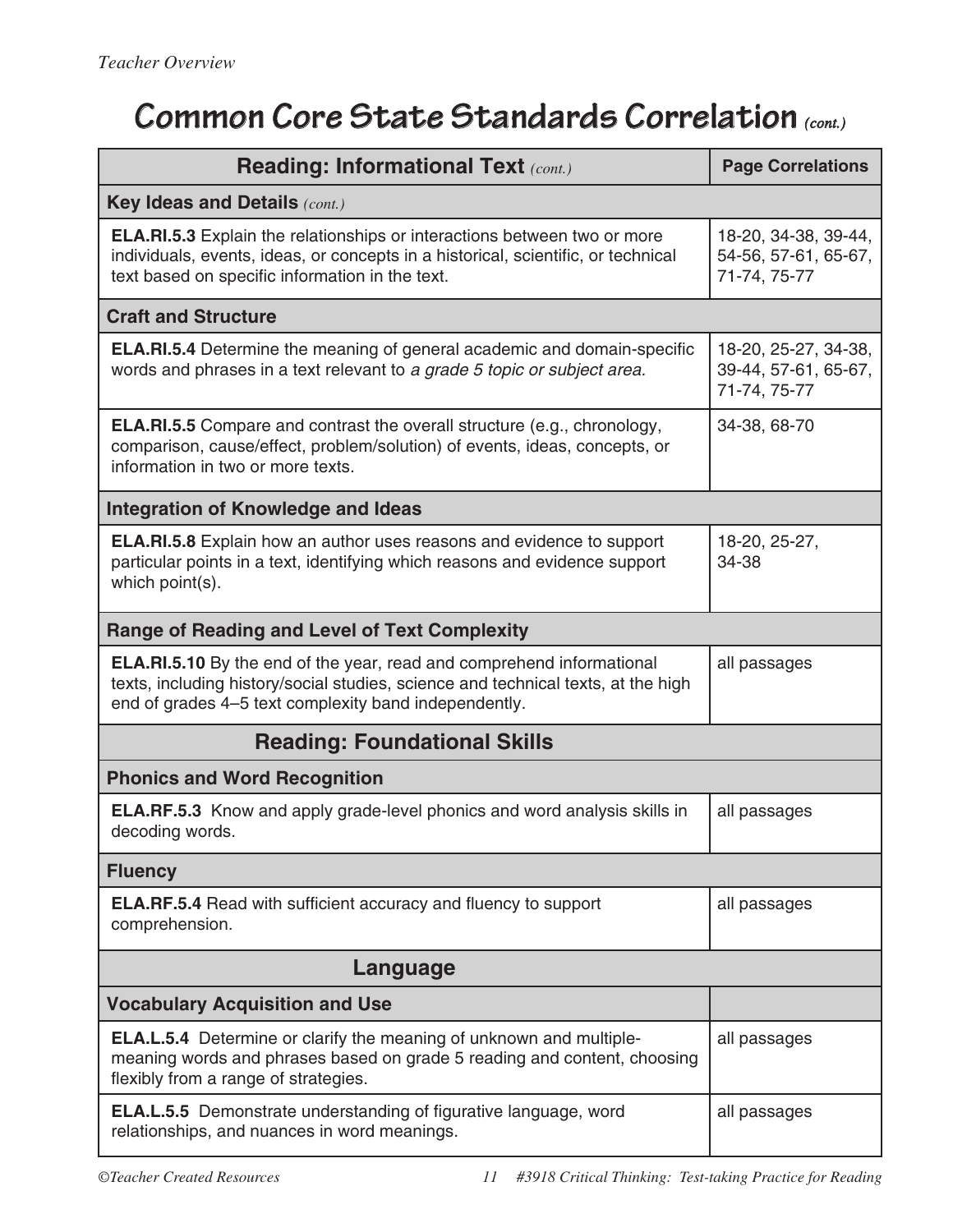### **Test A Name: \_\_\_\_\_\_\_\_\_\_\_\_\_\_\_\_\_\_\_\_\_\_**

**Directions:** Read this passage called "Frogs and Toads." Then answer questions 39–50.

#### **Frogs and Toads**

Have you ever heard that if you kiss a frog, it might turn into a prince? This, of course, is a myth about frogs. There is nothing magical about frogs, but they are quite an impressive species.

Frogs are amphibians. An *amphibian* is an animal that can live on the land and in the water. The word *amphibian* means "double life." Most animals live either on the land like elephants, or they live in the water like whales. Amphibians, like frogs, have the best of both worlds!

There are over 4,000 different species of frogs. Many frogs are green, but there are lots of frogs that are red, blue, and even yellow. Some frogs, like the poison dart frog, can be dangerous. The dart frog secretes a type of poison through its skin. This discharge can be harmful. Native people used to put the frog poison on tips of their arrows. This is how dart frogs got their name.

Most frogs are nocturnal and are rarely seen during the day. Frogs are carnivorous. They eat a diet that is mainly insects. Frogs use the sticky tip of their tongues to grab their food. Of course, there are many people in the world, especially in France and in China, who eat frog legs and consider them a delicacy.

The skin of a frog is moist and smooth. Frogs have webbed feet. And although you may never have seen them, frogs have teeth! Frogs are great jumpers. This is because they have very strong back legs. The Australian tree frog can jump 50 times the length of its body. That is over six feet! This jumping ability makes the

frog a superior animal.

Toads are very much like frogs, but there are some important differences:

- • Toads become more *terrestrial* as they age, spending most of their lives on the ground.
- Toads have rough, dry skin that is bumpy.
- Toads have no teeth, and their back legs are not nearly as strong as the legs of a frog.
- Toads have two poison glands that are positioned behind their eyes.
- A female toad can lay about 4,000 to 12,000 eggs per year. (Like frogs, toad eggs are laid in clusters in the water.)

What does it mean if an animal is *nocturnal* ?

Skim the passage and diagram before you begin

to read.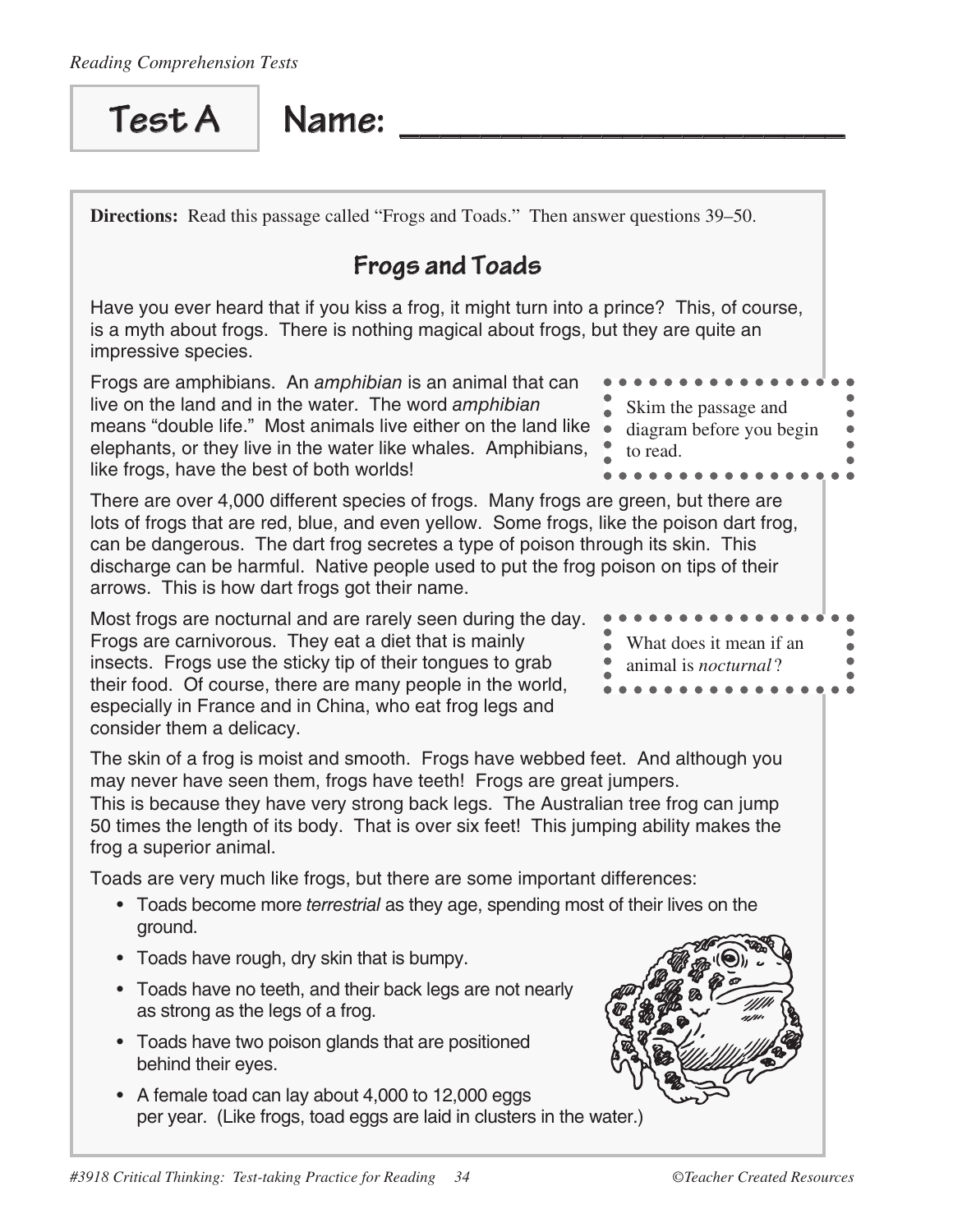

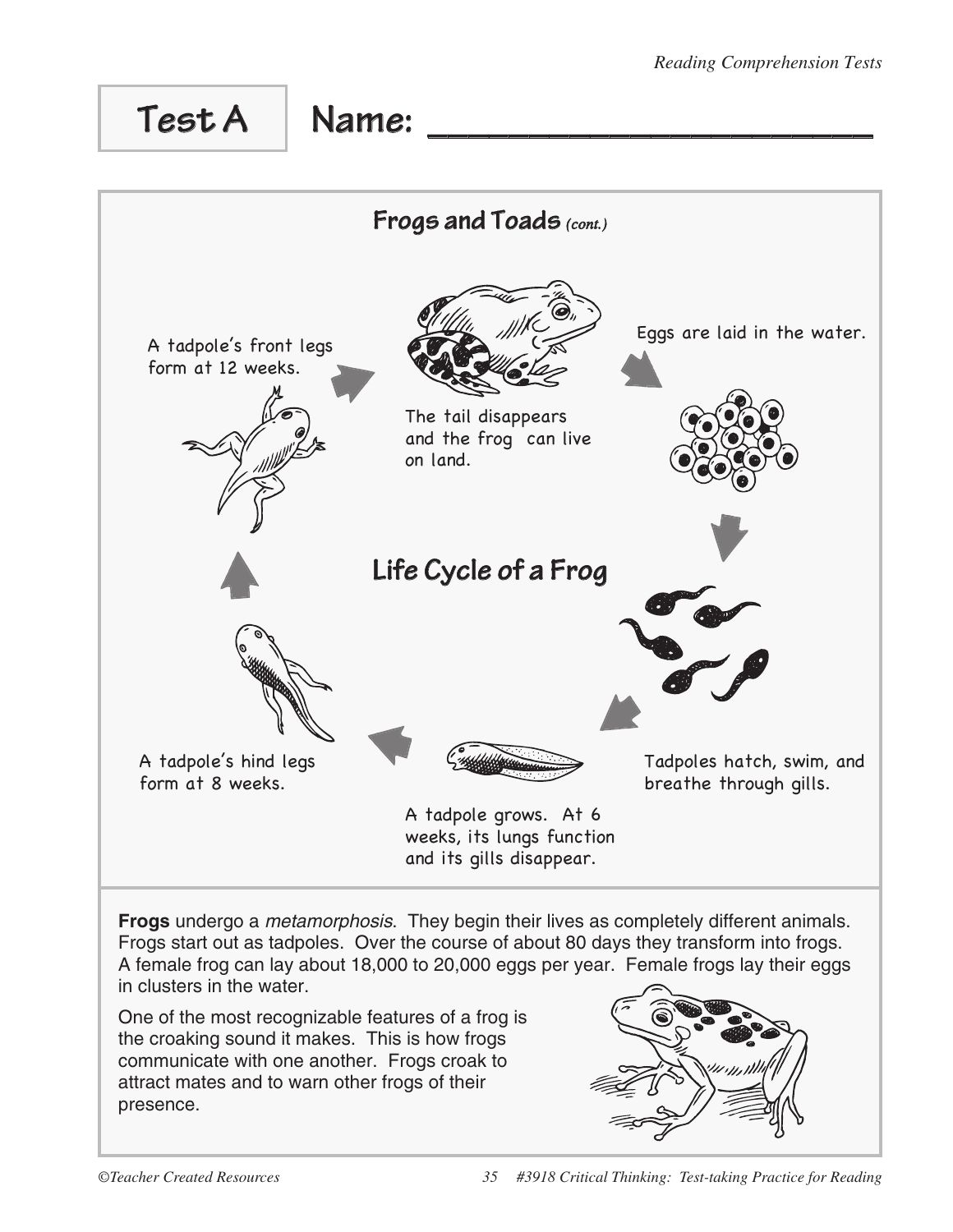**Test A Name: \_\_\_\_\_\_\_\_\_\_\_\_\_\_\_\_\_\_\_\_\_\_**

| Frogs and Toads $_{(cont.)}$                                                                                                                                                                                                                             |                                                                         |
|----------------------------------------------------------------------------------------------------------------------------------------------------------------------------------------------------------------------------------------------------------|-------------------------------------------------------------------------|
| Questions 39-50: Select the best answer.                                                                                                                                                                                                                 |                                                                         |
| 39. What is meant by the frog having a "double life"?<br>A. Frogs mate for life and live in pairs.<br><b>B</b> . Frogs can live on land and in water.<br><b>C.</b> Many frogs are born with an identical twin.<br><b>D.</b> Frogs have a long life span. | Go back to the second<br>paragraph to locate the<br>answer.             |
| 40. About how many different species of frogs are there?                                                                                                                                                                                                 |                                                                         |
| A. 4,000<br><b>B</b> . 40,000<br>C.50<br><b>D</b> . The passage didn't say.                                                                                                                                                                              | Point Right To It!                                                      |
| Type of Question: _                                                                                                                                                                                                                                      |                                                                         |
| 41. What does the word <i>secretes</i> in the third paragraph mean?<br>A. creates<br><b>B.</b> hides<br>C. discharges<br><b>D.</b> combines<br>42. During the day, you would expect to find a nocturnal animal                                           | Review the third paragraph<br>to determine the meaning<br>of this word. |
| A. hunting.<br><b>B</b> . spawning.<br>C. eating.<br>D. resting.                                                                                                                                                                                         | Remember, nocturnal<br>animals are active at night.                     |
| Type of Question:                                                                                                                                                                                                                                        |                                                                         |
| 43. A food that is a <i>delicacy</i> is probably<br>A. high in calories.<br><b>B</b> . very tasty.<br>C. bland.<br><b>D.</b> inexpensive.                                                                                                                | Use what you know about<br>base words to answer this<br>question.       |

*#3918 Critical Thinking: Test-taking Practice for Reading 36 ©Teacher Created Resources*